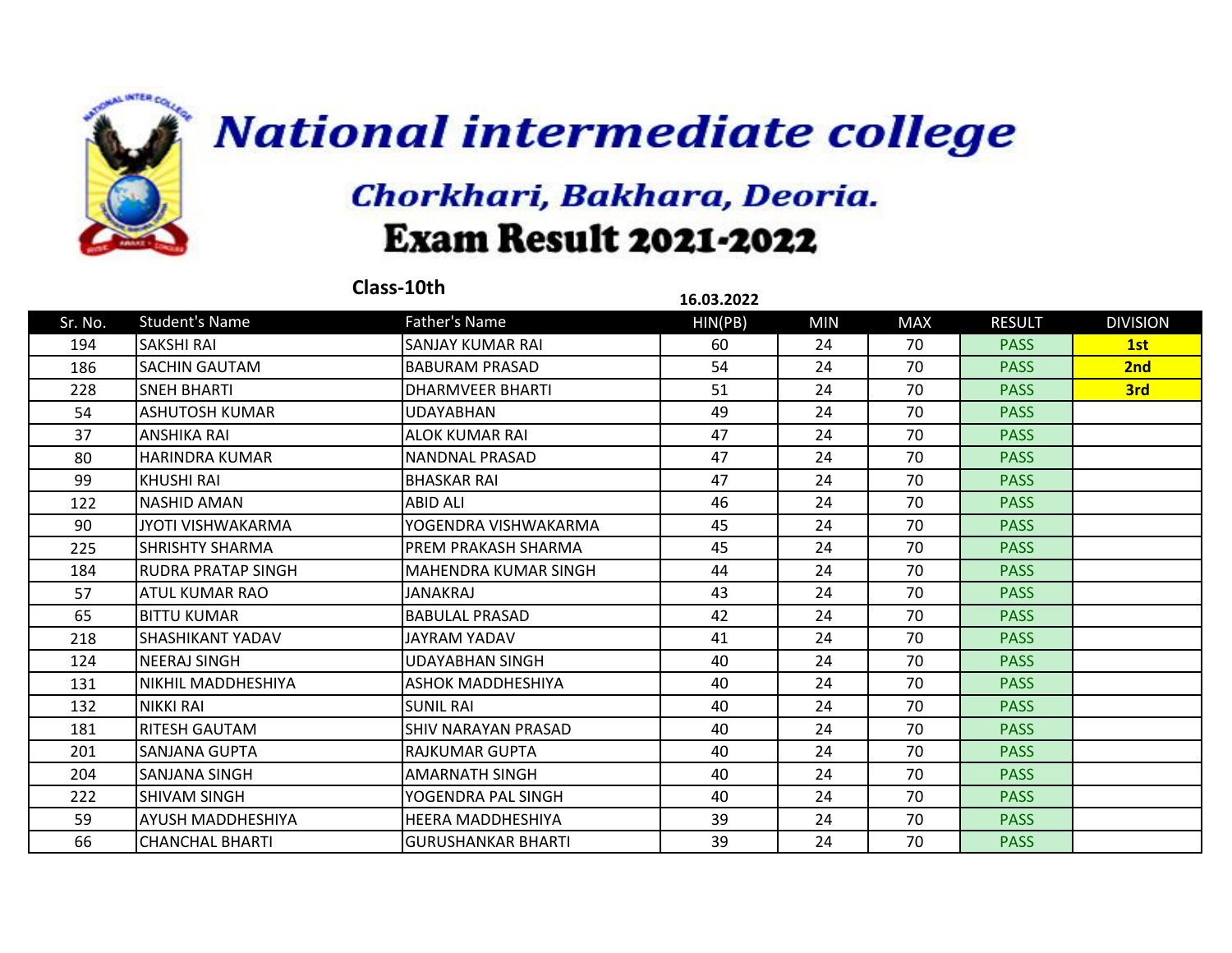

|         |                          | Class-10th                | 16.03.2022 |            |            |               |                 |
|---------|--------------------------|---------------------------|------------|------------|------------|---------------|-----------------|
| Sr. No. | <b>Student's Name</b>    | Father's Name             | HIN(PB)    | <b>MIN</b> | <b>MAX</b> | <b>RESULT</b> | <b>DIVISION</b> |
| 4       | <b>ABHISHEK SINGH</b>    | <b>SANJAY SINGH</b>       | 38         | 24         | 70         | <b>PASS</b>   |                 |
| 44      | ARCHANA GAUTAM           | <b>RAJENDRA PRASAD</b>    | 38         | 24         | 70         | <b>PASS</b>   |                 |
| 73      | <b>FAIJA KHATUN</b>      | MURTUJA ALI               | 38         | 24         | 70         | <b>PASS</b>   |                 |
| 102     | <b>MAHAK BHARTI</b>      | <b>RAKESH BHARTI</b>      | 38         | 24         | 70         | <b>PASS</b>   |                 |
| 237     | <b>TINKAL RAI</b>        | <b>JAMWANT RAI</b>        | 38         | 24         | 70         | <b>PASS</b>   |                 |
| 26      | <b>ANCHAL NISHAD</b>     | RAM DAYAL NISHAD          | 37         | 24         | 70         | <b>PASS</b>   |                 |
| 87      | <b>INDRAJEET NISHAD</b>  | UMESH NISHAD              | 37         | 24         | 70         | <b>PASS</b>   |                 |
| 91      | <b>KAJAL SINGH</b>       | <b>CHANDRABHAN SINGH</b>  | 37         | 24         | 70         | <b>PASS</b>   |                 |
| 162     | <b>RAHUL GOND</b>        | <b>HARIMILAN GOND</b>     | 37         | 24         | 70         | <b>PASS</b>   |                 |
| 196     | SANDEEP GOND             | PANNELAL GOND             | 37         | 24         | 70         | <b>PASS</b>   |                 |
| 232     | <b>SURAJ</b>             | RAMANAND PRASAD           | 37         | 24         | 70         | <b>PASS</b>   |                 |
| 33      | <b>ANKITA GUPTA</b>      | RAJESH KUMAR GUPTA        | 36         | 24         | 70         | <b>PASS</b>   |                 |
| 119     | <b>MUKESH KANNAUJIYA</b> | <b>BHOLA PRASAD</b>       | 36         | 24         | 70         | <b>PASS</b>   |                 |
| 16      | <b>AKASH SINGH</b>       | SAHEB SINGH               | 35         | 24         | 70         | <b>PASS</b>   |                 |
| 34      | ANKITA VISHWAKARMA       | MANOJ VISHWAKARMA         | 35         | 24         | 70         | <b>PASS</b>   |                 |
| 105     | <b>MANISHA</b>           | ISHYAM SUNDAR NISHAD      | 35         | 24         | 70         | <b>PASS</b>   |                 |
| 141     | PAWAN KUMAR YADAV        | IPARMANAND YADAV          | 35         | 24         | 70         | <b>PASS</b>   |                 |
| 238     | <b>TUSHAR PANDEY</b>     | <b>SHYAM KUMAR PANDEY</b> | 34         | 24         | 70         | <b>PASS</b>   |                 |
| 6       | <b>ABHISHEK YADAV</b>    | RAMBHAWAN YADAV           | 33         | 24         | 70         | <b>PASS</b>   |                 |
| 21      | AMAN YADAV               | RAJESH AYADAV             | 33         | 24         | 70         | <b>PASS</b>   |                 |
| 31      | ANJLI SRIVASTAVA         | DURGESH KUMAR SRIVASTAVA  | 33         | 24         | 70         | <b>PASS</b>   |                 |
| 36      | <b>ANOOP SINGH</b>       | AJAY KUMAR SINGH          | 33         | 24         | 70         | <b>PASS</b>   |                 |
| 56      | <b>ATRISH KUMAR</b>      | <b>RAJU PRASAD</b>        | 33         | 24         | 70         | <b>PASS</b>   |                 |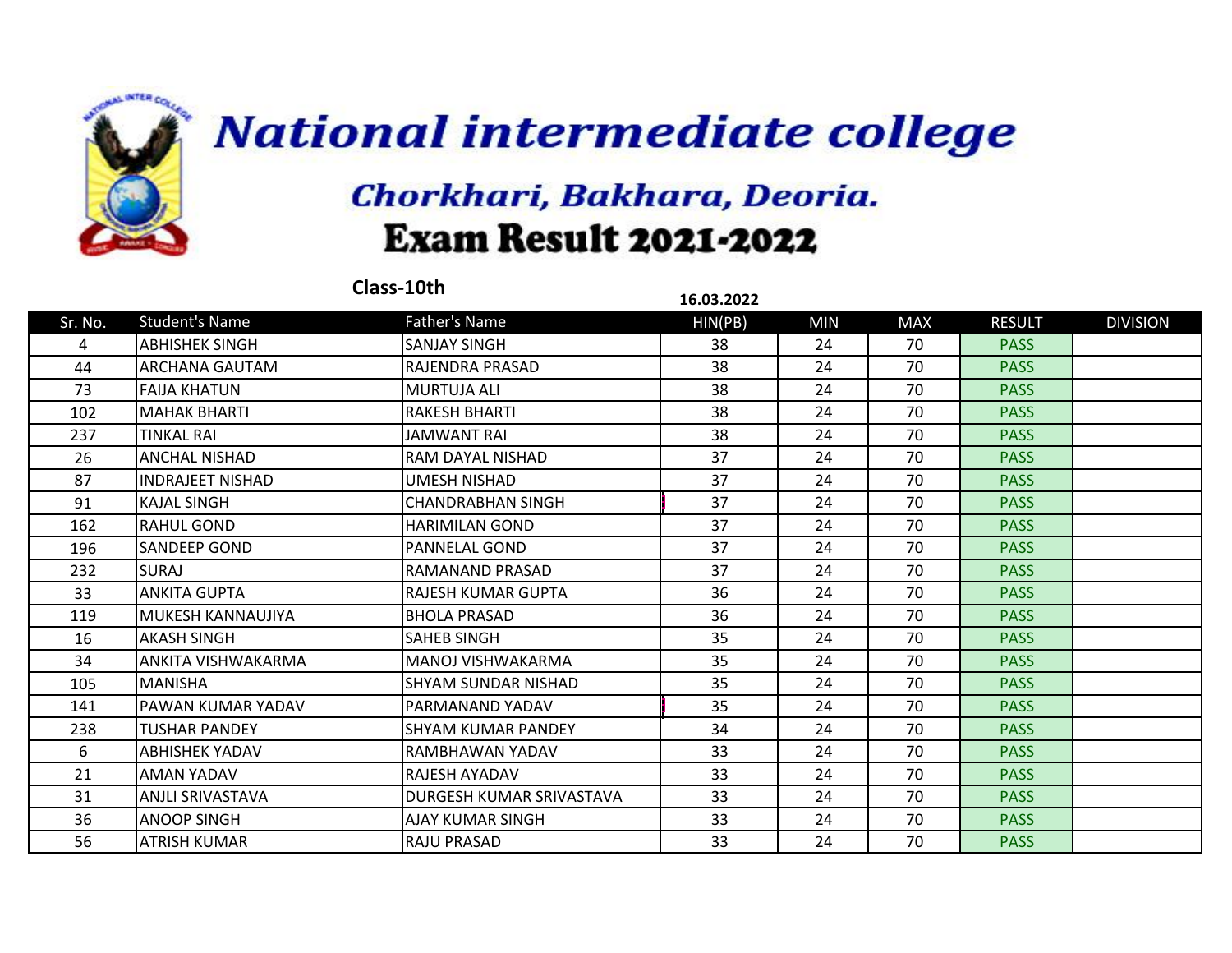

| Class-10th<br>16.03.2022 |                          |                          |         |            |            |               |                 |
|--------------------------|--------------------------|--------------------------|---------|------------|------------|---------------|-----------------|
| Sr. No.                  | <b>Student's Name</b>    | <b>Father's Name</b>     | HIN(PB) | <b>MIN</b> | <b>MAX</b> | <b>RESULT</b> | <b>DIVISION</b> |
| 127                      | <b>NEHA SINGH</b>        | <b>NANDKISHORE SINGH</b> | 33      | 24         | 70         | <b>PASS</b>   |                 |
| 167                      | RAJ MADDHESHIYA          | UPENDRA MADDHESHIYA      | 33      | 24         | 70         | <b>PASS</b>   |                 |
| 241                      | <b>VIKAS BHARTI</b>      | <b>DHARMENDRA BHARTI</b> | 33      | 24         | 70         | <b>PASS</b>   |                 |
| 85                       | <b>IMRAN ANSARI</b>      | <b>IBRAHIM ANSARI</b>    | 32      | 24         | 70         | <b>PASS</b>   |                 |
| 121                      | <b>MUSKAN</b>            | SANT GYANESHWAR UPADHYAY | 32      | 24         | 70         | <b>PASS</b>   |                 |
| 164                      | <b>RAHUL NISHAD</b>      | <b>PACHU NISHAD</b>      | 32      | 24         | 70         | <b>PASS</b>   |                 |
| 177                      | RANJU                    | <b>RAMVISHWASH</b>       | 32      | 24         | 70         | <b>PASS</b>   |                 |
| 209                      | <b>SAPANA GOND</b>       | <b>RAVINDRA KISHOR</b>   | 32      | 24         | 70         | <b>PASS</b>   |                 |
| 1                        | <b>ABHAY PRATAP GOND</b> | VIJAY PRATAP GOND        | 30      | 24         | 70         | <b>PASS</b>   |                 |
| 14                       | AKASH KUMAR YADAV        | <b>OMPRAKASH YADAV</b>   | 30      | 24         | 70         | <b>PASS</b>   |                 |
| 95                       | KHUSHBOO NISHAD          | <b>RAM KISHUN NISHAD</b> | 30      | 24         | 70         | <b>PASS</b>   |                 |
| 98                       | <b>KHUSHI GOND</b>       | <b>RAM CHARITRA GOND</b> | 30      | 24         | 70         | <b>PASS</b>   |                 |
| 154                      | PRIYANSHU SINGH          | <b>VISHRAM SINGH</b>     | 30      | 24         | 70         | <b>PASS</b>   |                 |
| 200                      | SANIA VISHWAKARMA        | SHESHMANI VISHWAKARMA    | 30      | 24         | 70         | <b>PASS</b>   |                 |
| 211                      | <b>SATYAM KUMAR</b>      | <b>RAJARAM PRASAD</b>    | 30      | 24         | 70         | <b>PASS</b>   |                 |
| 223                      | <b>SHIVAM TIWARI</b>     | <b>SUNIL TIWARI</b>      | 30      | 24         | 70         | <b>PASS</b>   |                 |
| 226                      | SHYAMNATH KUMAR          | <b>RAMESH PRASAD</b>     | 30      | 24         | 70         | <b>PASS</b>   |                 |
| 244                      | <b>VIKASH KUMAR</b>      | MOHAN LAL PRASAD         | 30      | 24         | 70         | <b>PASS</b>   |                 |
| $\overline{2}$           | ABHISHEK KUMAR YADAV     | RAJARAM YADAV            | 29      | 24         | 70         | <b>PASS</b>   |                 |
| 13                       | <b>AKASH GUPTA</b>       | <b>SANTOSH GUPTA</b>     | 29      | 24         | 70         | <b>PASS</b>   |                 |
| 215                      | <b>SHAMA PARVEEN</b>     | <b>IRSAD AHAMAD</b>      | 29      | 24         | 70         | <b>PASS</b>   |                 |
| 149                      | PRIYA MAURYA             | <b>SHAILESH MAURYA</b>   | 28      | 24         | 70         | <b>PASS</b>   |                 |
| 195                      | <b>SANA PARVIN</b>       | ISHAHABUDDIN ANSARI      | 28      | 24         | 70         | <b>PASS</b>   |                 |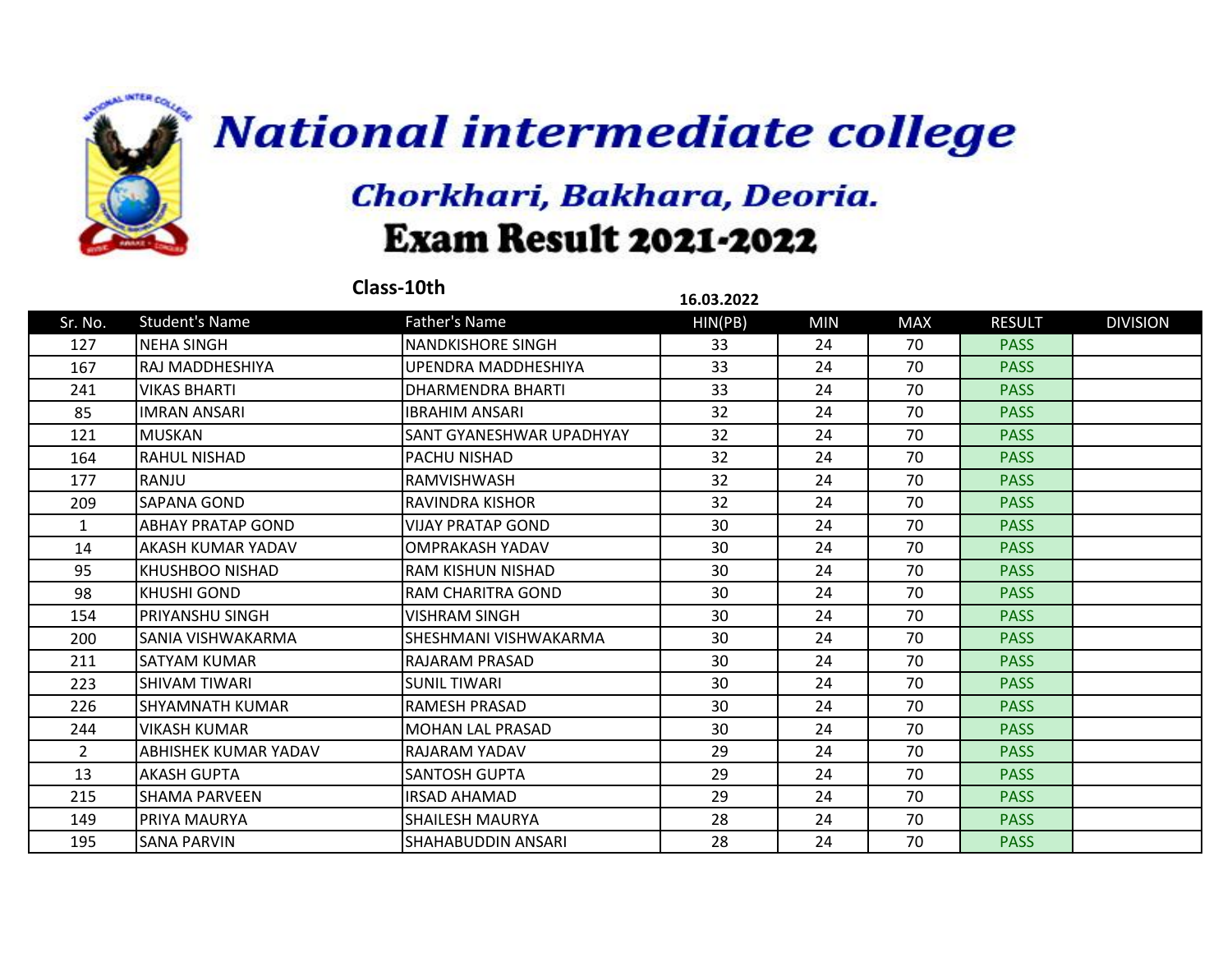

|         |                              | Class-10th                  | 16.03.2022 |            |            |               |                 |
|---------|------------------------------|-----------------------------|------------|------------|------------|---------------|-----------------|
| Sr. No. | <b>Student's Name</b>        | <b>Father's Name</b>        | HIN(PB)    | <b>MIN</b> | <b>MAX</b> | <b>RESULT</b> | <b>DIVISION</b> |
| 206     | <b>SANJAY YADAV</b>          | <b>KESHAV YADAV</b>         | 28         | 24         | 70         | <b>PASS</b>   |                 |
| 246     | VINTI BHARTI                 | <b>DHARMVEER BHARTI</b>     | 27         | 24         | 70         | <b>PASS</b>   |                 |
| 9       | ADITYA KUMAR YADAV           | <b>RAJESH YADAV</b>         | 26         | 24         | 70         | <b>PASS</b>   |                 |
| 55      | <b>ASLAM ALI</b>             | <b>ABBAS ALI</b>            | 26         | 24         | 70         | <b>PASS</b>   |                 |
| 159     | <b>RAFIK ANSARI</b>          | <b>MOBARAK ANSARI</b>       | 26         | 24         | 70         | <b>PASS</b>   |                 |
| 227     | SITTU GOND                   | DINESH GOND                 | 26         | 24         | 70         | <b>PASS</b>   |                 |
| 72      | <b>DIVYANSHU VISHWAKARMA</b> | <b>GIRIJESH VISHWAKARMA</b> | 25         | 24         | 70         | <b>PASS</b>   |                 |
| 75      | <b>GOLU NISHAD</b>           | <b>FULBADAN NISHAD</b>      | 25         | 24         | 70         | <b>PASS</b>   |                 |
| 134     | <b>NISHU GOND</b>            | <b>MAHENDRA GOND</b>        | 25         | 24         | 70         | <b>PASS</b>   |                 |
| 249     | VISHAL KUMAR                 | UGRASEN PRASAD              | 25         | 24         | 70         | <b>PASS</b>   |                 |
| 48      | <b>ARUN NISHAD</b>           | <b>SHARAVAN NISHAD</b>      | 24         | 24         | 70         | <b>PASS</b>   |                 |
| 106     | MANISHA GAUTAM               | <b>RAMESH CHAND</b>         | 24         | 24         | 70         | <b>PASS</b>   |                 |
| 23      | ANAMIKA SINGH                | MUNNA LAL SINGH             | 23         | 24         | 70         | <b>FAIL</b>   |                 |
| 51      | <b>ASHISH</b>                | <b>RAJESH GUPTA</b>         | 23         | 24         | 70         | <b>FAIL</b>   |                 |
| 70      | <b>DHANANJAY KUMAR</b>       | <b>MOTICHANDRA</b>          | 23         | 24         | 70         | <b>FAIL</b>   |                 |
| 84      | <b>IBADAT ALI</b>            | <b>NASIM ALI</b>            | 23         | 24         | 70         | <b>FAIL</b>   |                 |
| 104     | <b>MAMTA</b>                 | <b>TUFANI PRASAD</b>        | 23         | 24         | 70         | <b>FAIL</b>   |                 |
| 146     | <b>PRINCE YADAV</b>          | <b>VIRENDRA YADAV</b>       | 23         | 24         | 70         | <b>FAIL</b>   |                 |
| 163     | <b>RAHUL KUMAR GOND</b>      | lSANJEEV KUMAR GOND         | 23         | 24         | 70         | <b>FAIL</b>   |                 |
| 192     | <b>SAHID ALI</b>             | ISHAHMUHAMMAD ALI           | 23         | 24         | 70         | <b>FAIL</b>   |                 |
| 229     | <b>SUBHAKAR GUPTA</b>        | <b>DEENDAYAL GUPTA</b>      | 23         | 24         | 70         | <b>FAIL</b>   |                 |
| 183     | <b>ROZI KHATOON</b>          | <b>SAHAMAT ALI</b>          | 21         | 24         | 70         | <b>FAIL</b>   |                 |
| 221     | <b>SHIVAM SINGH</b>          | LALBAHADUR SINGH            | 20         | 24         | 70         | <b>FAIL</b>   |                 |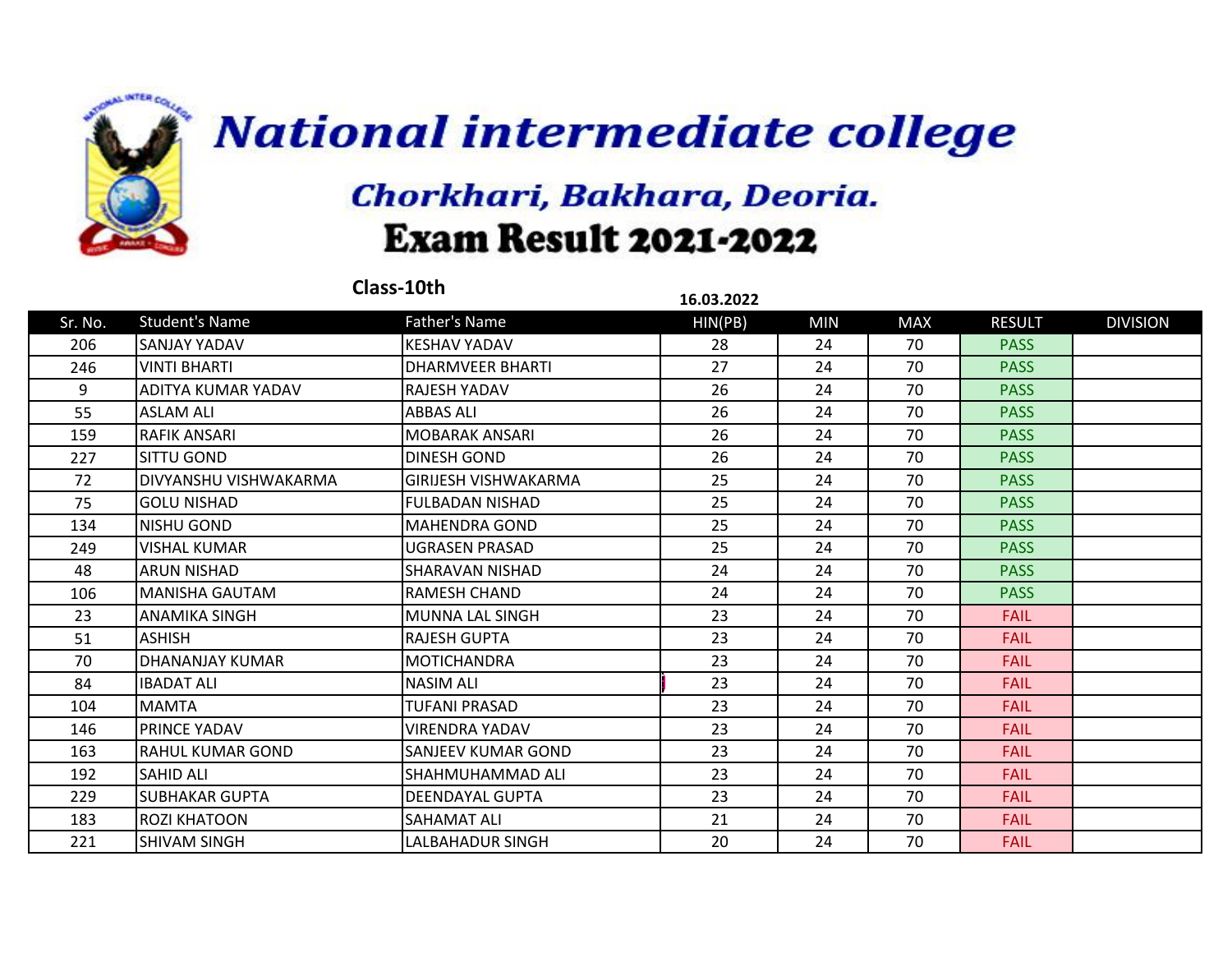

|                |                        | Class-10th                       | 16.03.2022 |            |            |               |                 |
|----------------|------------------------|----------------------------------|------------|------------|------------|---------------|-----------------|
| Sr. No.        | <b>Student's Name</b>  | Father's Name                    | HIN(PB)    | <b>MIN</b> | <b>MAX</b> | <b>RESULT</b> | <b>DIVISION</b> |
| 174            | <b>RANJAN NISHAD</b>   | <b>SUGRIV NISHAD</b>             | 19         | 24         | 70         | <b>FAIL</b>   |                 |
| 129            | <b>NIKESH BHARTI</b>   | <b>RADHESHYAM PRASAD</b>         | 18         | 24         | 70         | <b>FAIL</b>   |                 |
| 219            | <b>SHIVAM PAL</b>      | <b>SAHAB PAL</b>                 | 18         | 24         | 70         | <b>FAIL</b>   |                 |
| 47             | <b>ARUN</b>            | LIKHANDAR                        | 17         | 24         | 70         | <b>FAIL</b>   |                 |
| 69             | <b>DEEPIKA</b>         | <b>DINESH</b>                    | 17         | 24         | 70         | <b>FAIL</b>   |                 |
| 156            | RADHA GOND             | <b>RAJKUMAR GOND</b>             | 17         | 24         | 70         | <b>FAIL</b>   |                 |
| 247            | <b>VIPIN GUPTA</b>     | RAJENDRA GUPTA                   | 17         | 24         | 70         | <b>FAIL</b>   |                 |
| 78             | <b>GOVIND GOND</b>     | <b>JAGLAL GOND</b>               | 16         | 24         | 70         | <b>FAIL</b>   |                 |
| 133            | <b>NISHA GOND</b>      | <b>MAHENDRA GOND</b>             | 16         | 24         | 70         | <b>FAIL</b>   |                 |
| 178            | <b>RANOO NISHAD</b>    | <b>MAHEEPAT NISHAD</b>           | 15         | 24         | 70         | <b>FAIL</b>   |                 |
| 203            | SANJANA NISHAD         | <b>MAKSUDAN NISHAD</b>           | 14         | 24         | 70         | <b>FAIL</b>   |                 |
| 165            | <b>RAHUL SINGH</b>     | <b>SUBHASH SINGH</b>             | 13         | 24         | 70         | <b>FAIL</b>   |                 |
| 172            | <b>RAKESH SINGH</b>    | <b>JAIRAM SINGH</b>              | 13         | 24         | 70         | <b>FAIL</b>   |                 |
| 137            | <b>NITIN CHAUHAN</b>   | <b>ANAND CHAUHAN</b>             | 12         | 24         | 70         | <b>FAIL</b>   |                 |
| 40             | ANURADHA NISHAD        | JITENDRA NISHAD                  | 9          | 24         | 70         | <b>FAIL</b>   |                 |
| 46             | <b>ARTI</b>            | <b>RAMDAVAN</b>                  | 9          | 24         | 70         | <b>FAIL</b>   |                 |
| 248            | <b>VISHAL KUMAR</b>    | <b>ASHOK KUMAR</b>               | 8          | 24         | 70         | <b>FAIL</b>   |                 |
| 3              | <b>ABHISHEK PANDEY</b> | <b>SHREERAM URF GUDDU PANDEY</b> | AB         | 24         | 70         | <b>FAIL</b>   |                 |
| 5              | <b>ABHISHEK SINGH</b>  | <b>AJAY SINGH</b>                | AB         | 24         | 70         | <b>FAIL</b>   |                 |
| $\overline{7}$ | <b>ADITYA GUPTA</b>    | HARINDRA GUPTA                   | AB         | 24         | 70         | <b>FAIL</b>   |                 |
| 8              | ADITYA KUMAR           | DEEPCHAND PRASAD                 | AB         | 24         | 70         | <b>FAIL</b>   |                 |
| 10             | AISH MANI SHARMA       | ANIL KUMAR SHARMA                | AB         | 24         | 70         | <b>FAIL</b>   |                 |
| 11             | AJAJ ANSARI            | <b>FAKRUDDIN</b>                 | AB         | 24         | 70         | <b>FAIL</b>   |                 |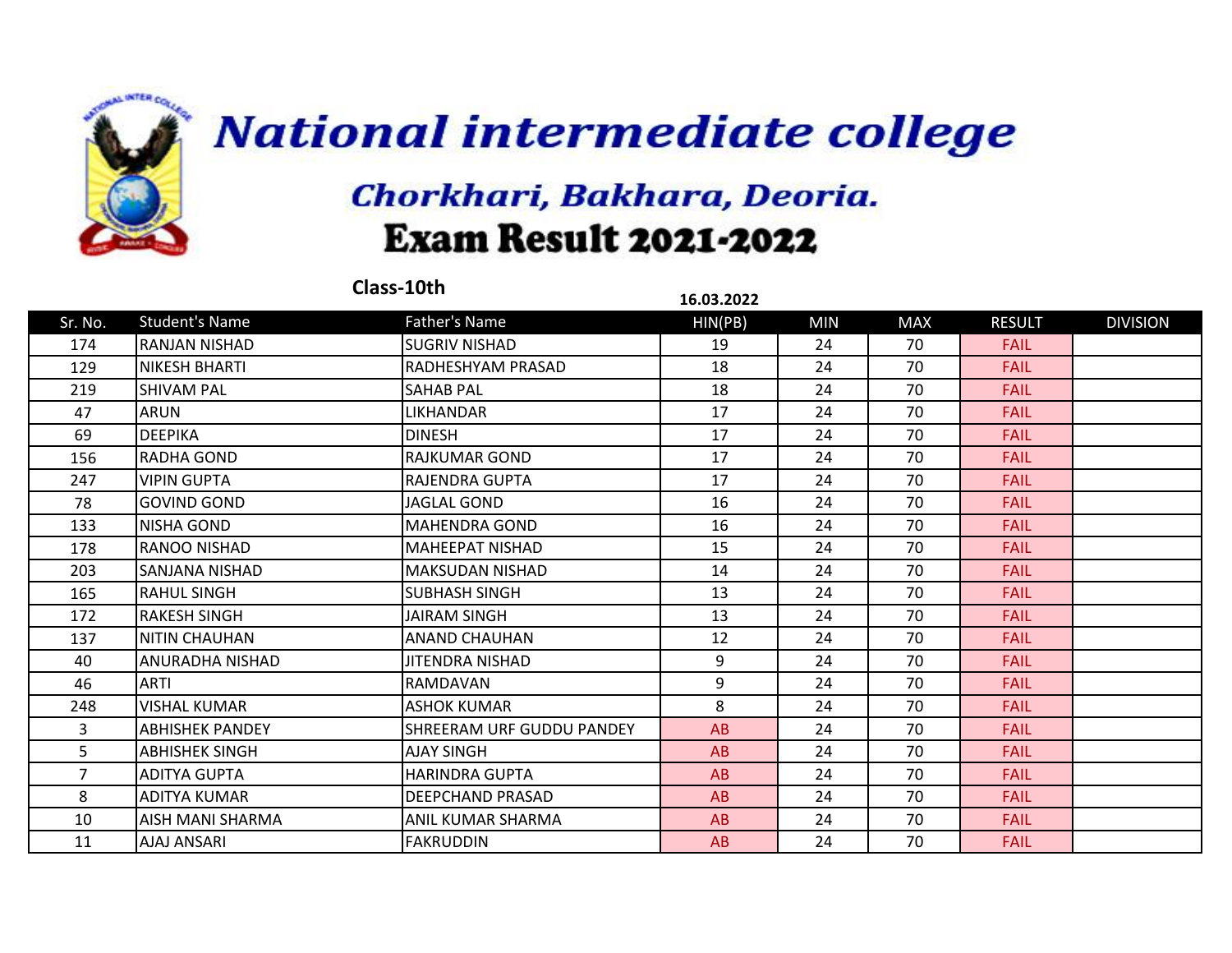

|         |                         | Class-10th                  | 16.03.2022 |            |            |               |                 |
|---------|-------------------------|-----------------------------|------------|------------|------------|---------------|-----------------|
| Sr. No. | <b>Student's Name</b>   | Father's Name               | HIN(PB)    | <b>MIN</b> | <b>MAX</b> | <b>RESULT</b> | <b>DIVISION</b> |
| 12      | AJAY KUMAR YADAV        | <b>JAGAT YADAV</b>          | AB         | 24         | 70         | <b>FAIL</b>   |                 |
| 15      | <b>AKASH NISHAD</b>     | UMA SHANKAR NISHAD          | AB         | 24         | 70         | <b>FAIL</b>   |                 |
| 17      | <b>AKASH VERMA</b>      | AJAY KUMAR NIRANKARI        | AB         | 24         | 70         | <b>FAIL</b>   |                 |
| 18      | AKSHARA NAN SRIVASTAVA  | ISHYAM SUNDER SRIVASTAVA    | AB         | 24         | 70         | <b>FAIL</b>   |                 |
| 19      | <b>ALOK SINGH</b>       | <b>I</b> SURENDRA SINGH     | AB         | 24         | 70         | <b>FAIL</b>   |                 |
| 20      | <b>AMAN SINGH</b>       | <b>RAMESH SINGH</b>         | AB         | 24         | 70         | <b>FAIL</b>   |                 |
| 22      | <b>ANAMIKA</b>          | <b>SHESHNATH</b>            | AB         | 24         | 70         | <b>FAIL</b>   |                 |
| 24      | ANAND KUSHWAHA          | JAYPRAKASH KUSHWAHA         | AB         | 24         | 70         | <b>FAIL</b>   |                 |
| 25      | ANAND MOHAN VISHWAKARMA | IRAJESH VISHWAKARMA         | AB         | 24         | 70         | <b>FAIL</b>   |                 |
| 27      | <b>ANGAD MAURYA</b>     | ISHYAM BIHARI               | AB         | 24         | 70         | <b>FAIL</b>   |                 |
| 28      | <b>ANIKET</b>           | <b>RAMNAYAN</b>             | AB         | 24         | 70         | <b>FAIL</b>   |                 |
| 29      | ANISH VISHWAKARMA       | JAYRAM VISHWAKARMA          | AB         | 24         | 70         | <b>FAIL</b>   |                 |
| 30      | <b>ANITA DEVI</b>       | RAMJI                       | AB         | 24         | 70         | <b>FAIL</b>   |                 |
| 32      | <b>ANKITA</b>           | DINANATH PRASAD             | AB         | 24         | 70         | <b>FAIL</b>   |                 |
| 35      | <b>ANKUSH</b>           | <b>BAMBHAHADUR KUSHWAHA</b> | AB         | 24         | 70         | <b>FAIL</b>   |                 |
| 38      | <b>ANUJ NISHAD</b>      | IBIKAOO NISHAD              | AB         | 24         | 70         | <b>FAIL</b>   |                 |
| 39      | ANURADHA KANNAUJIYA     | İRAMBIHARI KANNAUJIYA       | AB         | 24         | 70         | <b>FAIL</b>   |                 |
| 41      | <b>ANURAG GOND</b>      | KISHORI LAL GOND            | AB         | 24         | 70         | <b>FAIL</b>   |                 |
| 42      | ANURAG KUMAR YADAV      | <b>VINAY KUMAR YADAV</b>    | AB         | 24         | 70         | <b>FAIL</b>   |                 |
| 43      | <b>ARAVIND KUMAR</b>    | <b>LALLAN PRASAD</b>        | AB         | 24         | 70         | <b>FAIL</b>   |                 |
| 45      | <b>ARJUN</b>            | <b>SHUBHLAL</b>             | AB         | 24         | 70         | <b>FAIL</b>   |                 |
| 49      | ARYAN MADDHESHIYA       | MANOJ MADDHESHIYA           | AB         | 24         | 70         | <b>FAIL</b>   |                 |
| 50      | <b>ASFAK ALI</b>        | MUHAMAD ALI                 | AB         | 24         | 70         | <b>FAIL</b>   |                 |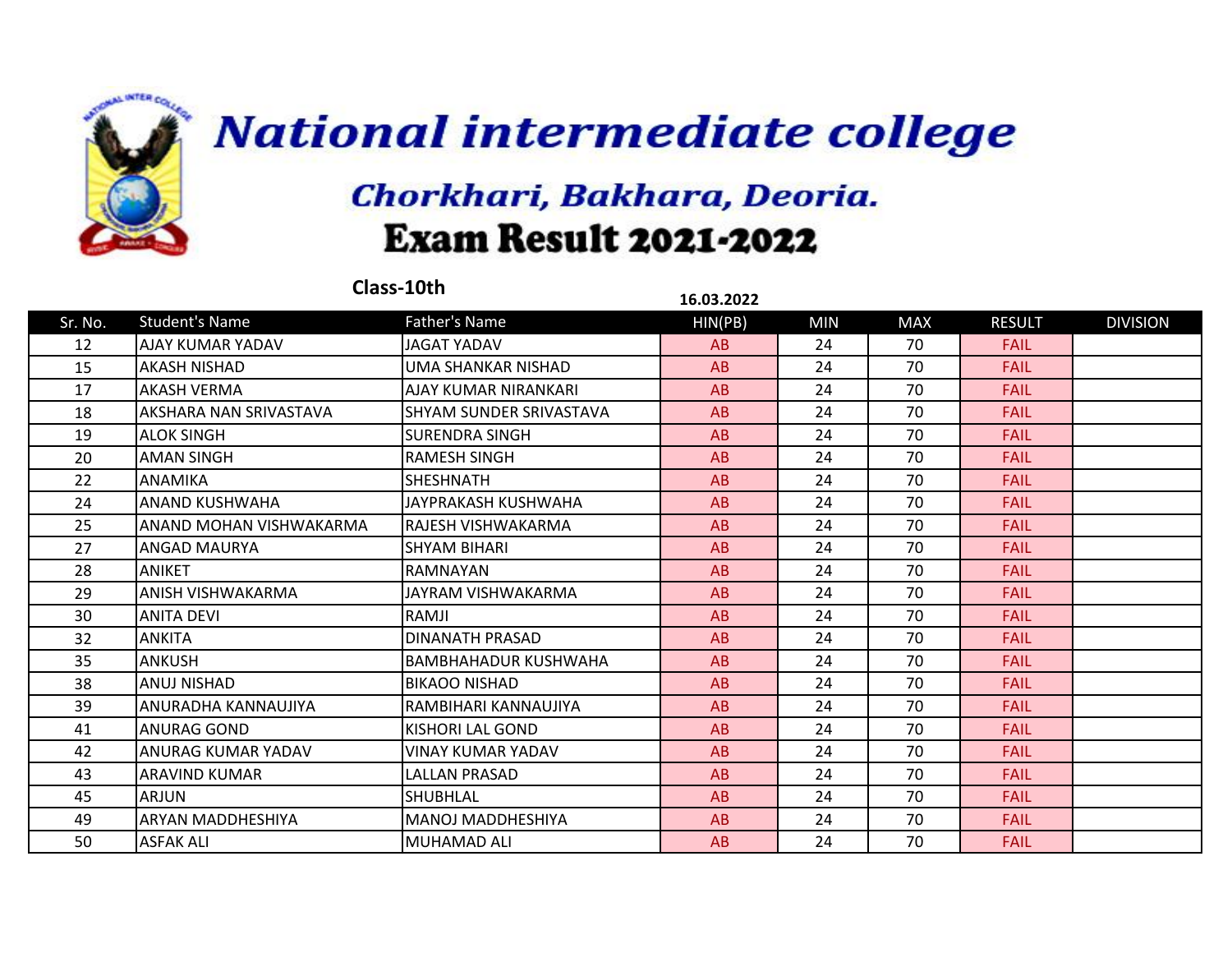

|         |                         | Class-10th              | 16.03.2022 |            |            |               |                 |
|---------|-------------------------|-------------------------|------------|------------|------------|---------------|-----------------|
| Sr. No. | <b>Student's Name</b>   | Father's Name           | HIN(PB)    | <b>MIN</b> | <b>MAX</b> | <b>RESULT</b> | <b>DIVISION</b> |
| 52      | <b>ASHISH KUMAR</b>     | <b>RAMESH PRASAD</b>    | AB         | 24         | 70         | <b>FAIL</b>   |                 |
| 53      | <b>ASHUTOSH</b>         | <b>DEENANATH DUBEY</b>  | AB         | 24         | 70         | <b>FAIL</b>   |                 |
| 58      | <b>AYUSH KUMAR</b>      | <b>SANJAY KUMAR</b>     | AB         | 24         | 70         | <b>FAIL</b>   |                 |
| 60      | <b>AYUSH OJHA</b>       | INITYANAND OJHA         | AB         | 24         | 70         | <b>FAIL</b>   |                 |
| 61      | <b>AYUSH SHARMA</b>     | RAJENDRA SHARMA         | AB         | 24         | 70         | <b>FAIL</b>   |                 |
| 62      | <b>BABITA</b>           | <b>SHAILESH</b>         | AB         | 24         | 70         | <b>FAIL</b>   |                 |
| 63      | <b>BHOLA SHAW</b>       | <b>RAMKRIPAL SHAW</b>   | AB         | 24         | 70         | <b>FAIL</b>   |                 |
| 64      | <b>BIPIN NISHAD</b>     | VIJAY BAHADUR           | AB         | 24         | 70         | <b>FAIL</b>   |                 |
| 67      | <b>CHANDANI PATEL</b>   | <b>BALGOPAL PATEL</b>   | AB         | 24         | 70         | <b>FAIL</b>   |                 |
| 68      | <b>DEEPAK KUMAR</b>     | <b>MAHENDRA PRASAD</b>  | AB         | 24         | 70         | <b>FAIL</b>   |                 |
| 71      | <b>DIPU</b>             | <b>CHANDRIKA</b>        | AB         | 24         | 70         | <b>FAIL</b>   |                 |
| 74      | <b>GAGAN KANNAJIYA</b>  | DINESH KANNAUJIYA       | AB         | 24         | 70         | <b>FAIL</b>   |                 |
| 76      | <b>GOLU YADAV</b>       | <b>BHORIK YADAV</b>     | AB         | 24         | 70         | <b>FAIL</b>   |                 |
| 77      | <b>GOVIND</b>           | RAMNARESH               | AB         | 24         | 70         | <b>FAIL</b>   |                 |
| 79      | <b>GUDDU CHAUHAN</b>    | AMERIKA CHAUHAN         | AB         | 24         | 70         | <b>FAIL</b>   |                 |
| 81      | <b>HARIOM SINGH</b>     | SHAILENDRA SINGH        | AB         | 24         | 70         | <b>FAIL</b>   |                 |
| 82      | HARIPRIYA YADAV         | IRAVI PRATAP YADAV      | AB         | 24         | 70         | <b>FAIL</b>   |                 |
| 83      | <b>HARSHDEEP PANDEY</b> | <b>JITENDRA PANDEY</b>  | AB         | 24         | 70         | <b>FAIL</b>   |                 |
| 86      | <b>IMRAN KHAN</b>       | <b>ILIYAS KHAN</b>      | AB         | 24         | 70         | <b>FAIL</b>   |                 |
| 88      | <b>IRAM</b>             | <b>AAMIR ALI</b>        | AB         | 24         | 70         | <b>FAIL</b>   |                 |
| 89      | <b>JYOTI KANAUJIYA</b>  | <b>GUDDU KANNAUJIYA</b> | AB         | 24         | 70         | <b>FAIL</b>   |                 |
| 92      | KAJAL YADAV             | TEJ PRATAP YADAV        | AB         | 24         | 70         | <b>FAIL</b>   |                 |
| 93      | KAMLAWATI NISHAD        | <b>JETHOO NISHAD</b>    | AB         | 24         | 70         | <b>FAIL</b>   |                 |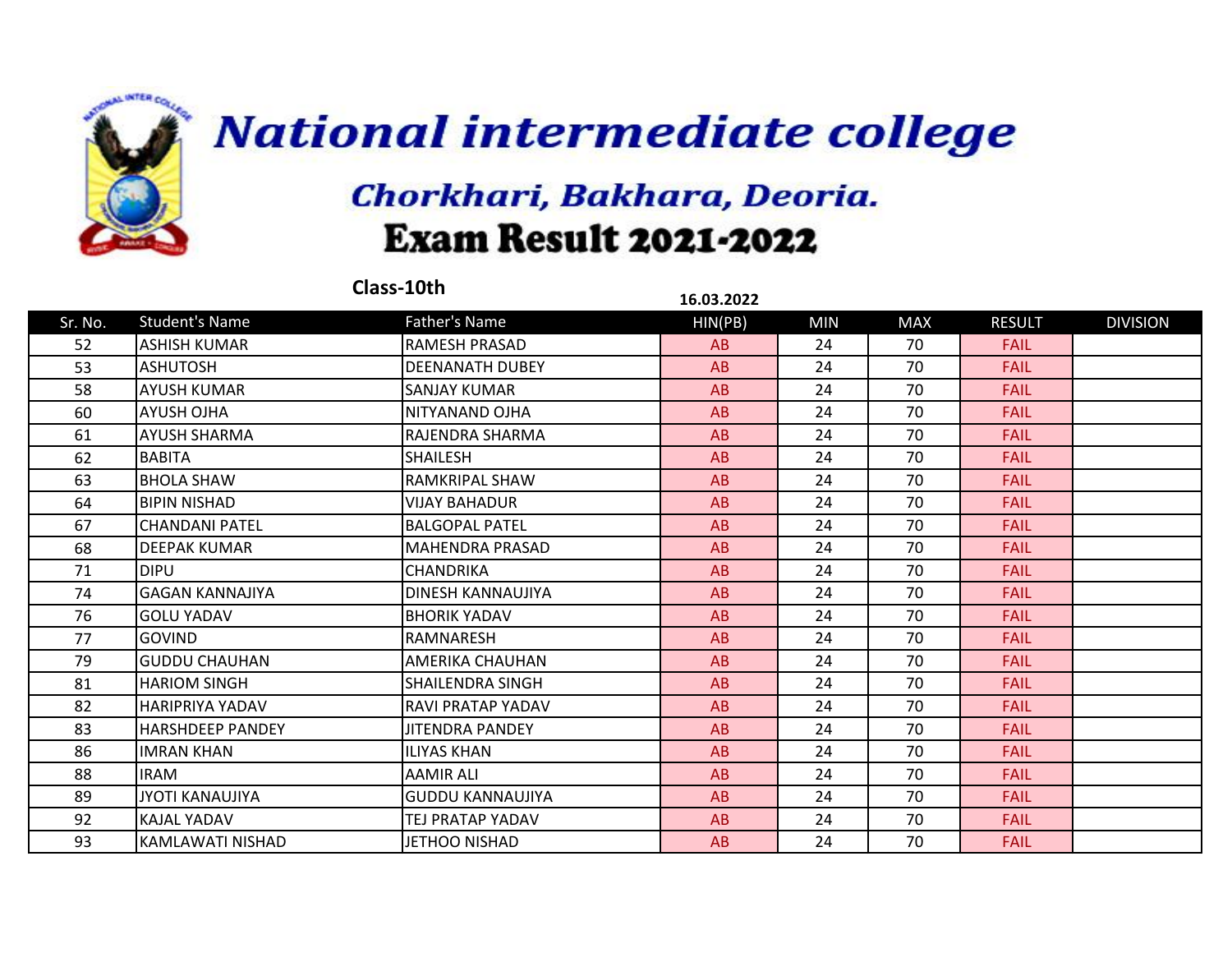

|         |                          | Class-10th                  | 16.03.2022 |            |            |               |                 |
|---------|--------------------------|-----------------------------|------------|------------|------------|---------------|-----------------|
| Sr. No. | <b>Student's Name</b>    | Father's Name               | HIN(PB)    | <b>MIN</b> | <b>MAX</b> | <b>RESULT</b> | <b>DIVISION</b> |
| 94      | <b>KARAN GUPTA</b>       | <b>MUNNA GUPTA</b>          | AB         | 24         | 70         | <b>FAIL</b>   |                 |
| 96      | KHUSHBOO SHARMA          | <b>JIUT SHARMA</b>          | AB         | 24         | 70         | <b>FAIL</b>   |                 |
| 97      | <b>KHUSHBU</b>           | LALMAN                      | AB         | 24         | 70         | <b>FAIL</b>   |                 |
| 100     | <b>KHUSHI YADAV</b>      | <b>RAKESH YADAV</b>         | AB         | 24         | 70         | <b>FAIL</b>   |                 |
| 101     | <b>MADHURI YADAV</b>     | RAMASHANKAR YADAV           | AB         | 24         | 70         | <b>FAIL</b>   |                 |
| 103     | <b>MAHESH PRASAD</b>     | <b>TRILOKI PRASAD</b>       | AB         | 24         | 70         | <b>FAIL</b>   |                 |
| 107     | <b>MANISHA GOND</b>      | DINESH GOND                 | AB         | 24         | 70         | <b>FAIL</b>   |                 |
| 108     | <b>MANJESH PRAJAPATI</b> | <b>RAM SEWAK</b>            | AB         | 24         | 70         | <b>FAIL</b>   |                 |
| 109     | <b>MANJIT PRAJAPATI</b>  | <b>JAIRAM PRAJAPATI</b>     | AB         | 24         | 70         | <b>FAIL</b>   |                 |
| 110     | <b>MANNU NISHAD</b>      | <b>HARILAL NISHAD</b>       | AB         | 24         | 70         | <b>FAIL</b>   |                 |
| 111     | <b>MAYA</b>              | <b>CHUNNILAL GUPTA</b>      | AB         | 24         | 70         | <b>FAIL</b>   |                 |
| 112     | MD WASHIM ALI            | <b>ASALAM ALI</b>           | AB         | 24         | 70         | <b>FAIL</b>   |                 |
| 113     | <b>MEENA</b>             | <b>ACHCHELAL</b>            | AB         | 24         | 70         | <b>FAIL</b>   |                 |
| 114     | <b>MERAJ ANSARI</b>      | <b>SHAHID ANSARI</b>        | AB         | 24         | 70         | <b>FAIL</b>   |                 |
| 115     | <b>MITHLESH SINGH</b>    | <b>RAM SURAT SINGH</b>      | AB         | 24         | 70         | <b>FAIL</b>   |                 |
| 116     | <b>MOEEN ALAM</b>        | <b>SHAMSUDDIN</b>           | AB         | 24         | 70         | <b>FAIL</b>   |                 |
| 117     | <b>MONI KUMARI</b>       | MANOJ MADDHESHIYA           | AB         | 24         | 70         | <b>FAIL</b>   |                 |
| 118     | MUHAMMAD LUCKY ALI       | MUHAMMAD HAKIM ALI          | AB         | 24         | 70         | <b>FAIL</b>   |                 |
| 120     | <b>MUKESH KUMAR</b>      | <b>RAMSHIVAM</b>            | AB         | 24         | 70         | <b>FAIL</b>   |                 |
| 123     | <b>NEELESH SINGH</b>     | <b>ANIL SINGH</b>           | AB         | 24         | 70         | <b>FAIL</b>   |                 |
| 125     | <b>NEERAJ SINGH</b>      | <b>MAHAVEER SINGH</b>       | AB         | 24         | 70         | <b>FAIL</b>   |                 |
| 126     | <b>NEHA NISHAD</b>       | <b>SACHCHITANAND NISHAD</b> | AB         | 24         | 70         | <b>FAIL</b>   |                 |
| 128     | NIDHI SHARMA             | MUKESH SHARMA               | AB         | 24         | 70         | <b>FAIL</b>   |                 |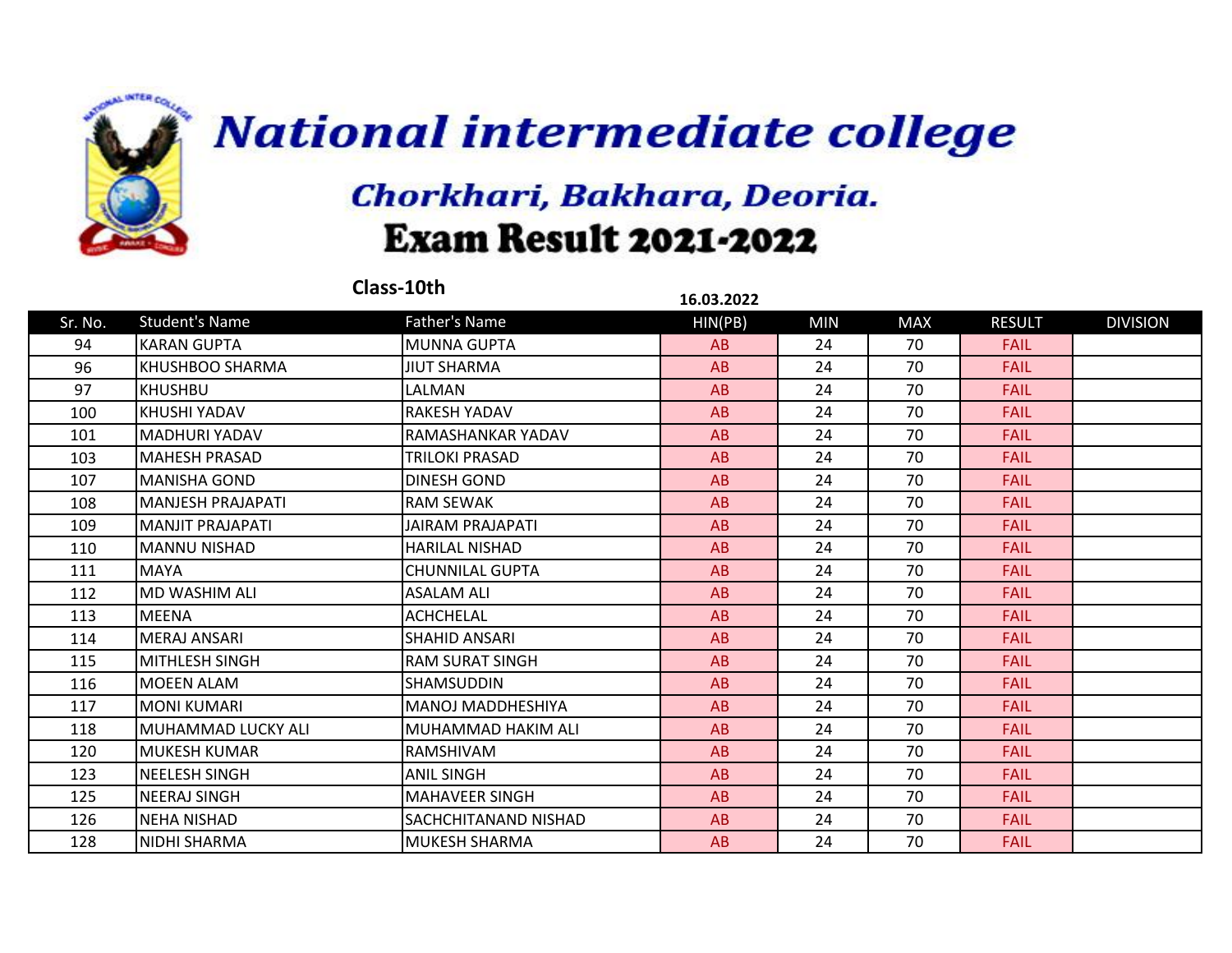

|         |                         | Class-10th              | 16.03.2022 |            |            |               |                 |
|---------|-------------------------|-------------------------|------------|------------|------------|---------------|-----------------|
| Sr. No. | <b>Student's Name</b>   | Father's Name           | HIN(PB)    | <b>MIN</b> | <b>MAX</b> | <b>RESULT</b> | <b>DIVISION</b> |
| 130     | <b>NIKHIL KUMAR</b>     | MANOJ KUMAR             | AB         | 24         | 70         | <b>FAIL</b>   |                 |
| 135     | <b>NISHU PANDEY</b>     | IAMULYARATAN PANDEY     | AB         | 24         | 70         | <b>FAIL</b>   |                 |
| 136     | INITESH KUMAR YADAV     | JAGDISH KUMAR YADAV     | AB         | 24         | 70         | <b>FAIL</b>   |                 |
| 138     | <b>NITU GOND</b>        | <b>FULBADAN GOND</b>    | AB         | 24         | 70         | <b>FAIL</b>   |                 |
| 139     | <b>PALLAVI YADAV</b>    | ISHRAVAN YADAV          | AB         | 24         | 70         | <b>FAIL</b>   |                 |
| 140     | PALWI                   | ISURENDRA PRATAP NISHAD | AB         | 24         | 70         | <b>FAIL</b>   |                 |
| 142     | <b>PAWAN SAINI</b>      | <b>HANSRAJ SAINI</b>    | AB         | 24         | 70         | <b>FAIL</b>   |                 |
| 143     | PINKI UPADHAYAY         | MAKSUDAN UPADHAYAY      | AB         | 24         | 70         | <b>FAIL</b>   |                 |
| 144     | PIYUSH KUMAR PATWA      | ISUNIL PATWA            | AB         | 24         | 70         | <b>FAIL</b>   |                 |
| 145     | POONAM NISHAD           | PRAHALAD NISHAD         | AB         | 24         | 70         | <b>FAIL</b>   |                 |
| 147     | <b>PRITI GUPTA</b>      | <b>OMPRAKASH GUPTA</b>  | AB         | 24         | 70         | <b>FAIL</b>   |                 |
| 148     | <b>PRIYA</b>            | <b>VAKIL</b>            | AB         | 24         | 70         | <b>FAIL</b>   |                 |
| 150     | PRIYANKA                | <b>JAYSINGH</b>         | AB         | 24         | 70         | <b>FAIL</b>   |                 |
| 151     | PRIYANKA VISHWAKARMA    | RAMBAHADUR              | AB         | 24         | 70         | <b>FAIL</b>   |                 |
| 152     | PRIYANSH PATWA          | <b>AJAY KUMAR PATWA</b> | AB         | 24         | 70         | <b>FAIL</b>   |                 |
| 153     | <b>PRIYANSHU GUPTA</b>  | ISHAMBHU NATH GUPTA     | AB         | 24         | 70         | <b>FAIL</b>   |                 |
| 155     | <b>PUJA YADAV</b>       | JAGADISH YADAV          | AB         | 24         | 70         | <b>FAIL</b>   |                 |
| 157     | <b>RADHIKA</b>          | RAMKEVAL NISHAD         | AB         | 24         | 70         | <b>FAIL</b>   |                 |
| 158     | RADHIKA NISHAD          | RAMNIVASH NISHAD        | AB         | 24         | 70         | <b>FAIL</b>   |                 |
| 160     | <b>RAFIUL ABEDIN</b>    | <b>HASIBUL ABEDIN</b>   | AB         | 24         | 70         | <b>FAIL</b>   |                 |
| 161     | RAGHAV PASWAN           | <b>SURESH PRASAD</b>    | AB         | 24         | 70         | <b>FAIL</b>   |                 |
| 166     | <b>RAJ KUMAR PASWAN</b> | <b>INDRAJEET PASWAN</b> | AB         | 24         | 70         | <b>FAIL</b>   |                 |
| 168     | <b>RAJ PANDEY</b>       | <b>JITENDRA PANDEY</b>  | AB         | 24         | 70         | <b>FAIL</b>   |                 |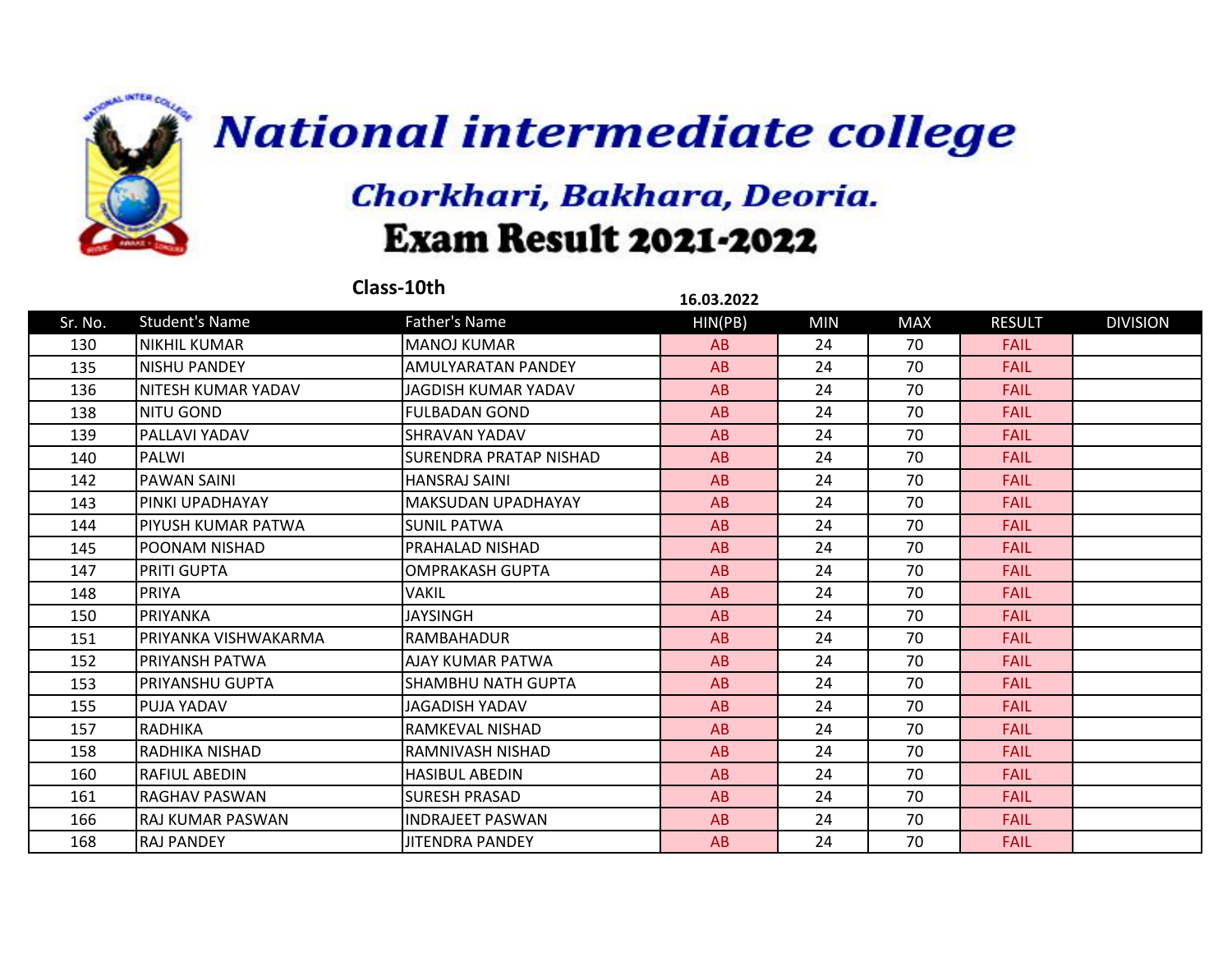

|         |                            | Class-10th              | 16.03.2022 |            |            |               |                 |
|---------|----------------------------|-------------------------|------------|------------|------------|---------------|-----------------|
| Sr. No. | <b>Student's Name</b>      | Father's Name           | HIN(PB)    | <b>MIN</b> | <b>MAX</b> | <b>RESULT</b> | <b>DIVISION</b> |
| 169     | IRAJESH PRASAD             | BALWANT PRASAD          | AB         | 24         | 70         | <b>FAIL</b>   |                 |
| 170     | <b>RAJMAL SINGH</b>        | <b>AVTAR SINGH</b>      | AB         | 24         | 70         | <b>FAIL</b>   |                 |
| 171     | <b>RAJU NISHAD</b>         | IRAVINDRA NISHAD        | AB         | 24         | 70         | <b>FAIL</b>   |                 |
| 173     | RAMESH CHAUHAN             | <b>DEVI LAL CHAUHAN</b> | AB         | 24         | 70         | <b>FAIL</b>   |                 |
| 175     | IRANJANA NISHAD            | FULBADAN NISHAD         | AB         | 24         | 70         | <b>FAIL</b>   |                 |
| 176     | RANJITA KUMARI             | IBHAGAVANTALAL          | AB         | 24         | 70         | <b>FAIL</b>   |                 |
| 179     | IRAVI MADESIYA             | ANIL MADDESIYA          | AB         | 24         | 70         | <b>FAIL</b>   |                 |
| 180     | <b>RITA</b>                | PRABHU                  | AB         | 24         | 70         | <b>FAIL</b>   |                 |
| 182     | <b>ROHINI YADAV</b>        | <b>MANNU YADAV</b>      | AB         | 24         | 70         | <b>FAIL</b>   |                 |
| 185     | SAAD MAHMOOD               | MAHAMOOD AKHTAR         | AB         | 24         | 70         | <b>FAIL</b>   |                 |
| 187     | <b>SACHIN GUPTA</b>        | <b>RAMASHRAY GUPTA</b>  | AB         | 24         | 70         | <b>FAIL</b>   |                 |
| 188     | <b>SACHIN KUMAR</b>        | RAMNAGINA PRASAD        | AB         | 24         | 70         | <b>FAIL</b>   |                 |
| 189     | <b>SACHIN KUMAR NEERAJ</b> | <b>PARIKHAN</b>         | AB         | 24         | 70         | <b>FAIL</b>   |                 |
| 190     | <b>SADDAM HUSAIN</b>       | <b>ASAGAR ALI</b>       | AB         | 24         | 70         | <b>FAIL</b>   |                 |
| 191     | <b>SADHANA KANAUJIYA</b>   | İMEWALAL KANAUJIYA      | AB         | 24         | 70         | <b>FAIL</b>   |                 |
| 193     | <b>SAJID</b>               | <b>ABID</b>             | AB         | 24         | 70         | <b>FAIL</b>   |                 |
| 197     | <b>SANDEEP KUMAR SINGH</b> | <b>KAILASH SINGH</b>    | AB         | 24         | 70         | <b>FAIL</b>   |                 |
| 198     | ISANDEEP KUMAR SINGH       | JAGARNATH SINGH         | AB         | 24         | 70         | <b>FAIL</b>   |                 |
| 199     | <b>SANDIP KUMAR</b>        | <b>CHANDRIKA</b>        | AB         | 24         | 70         | <b>FAIL</b>   |                 |
| 202     | <b>SANJANA KUMARI</b>      | <b>BHABHUTI</b>         | AB         | 24         | 70         | <b>FAIL</b>   |                 |
| 205     | <b>SANJANA YADAV</b>       | <b>BABBAN YADAV</b>     | AB         | 24         | 70         | <b>FAIL</b>   |                 |
| 207     | <b>SANJU TIWARI</b>        | RAMESHWAR SHUKLA        | AB         | 24         | 70         | <b>FAIL</b>   |                 |
| 208     | <b>SANTOSH GIRI</b>        | <b>SUKHDEV GIRI</b>     | AB         | 24         | 70         | <b>FAIL</b>   |                 |